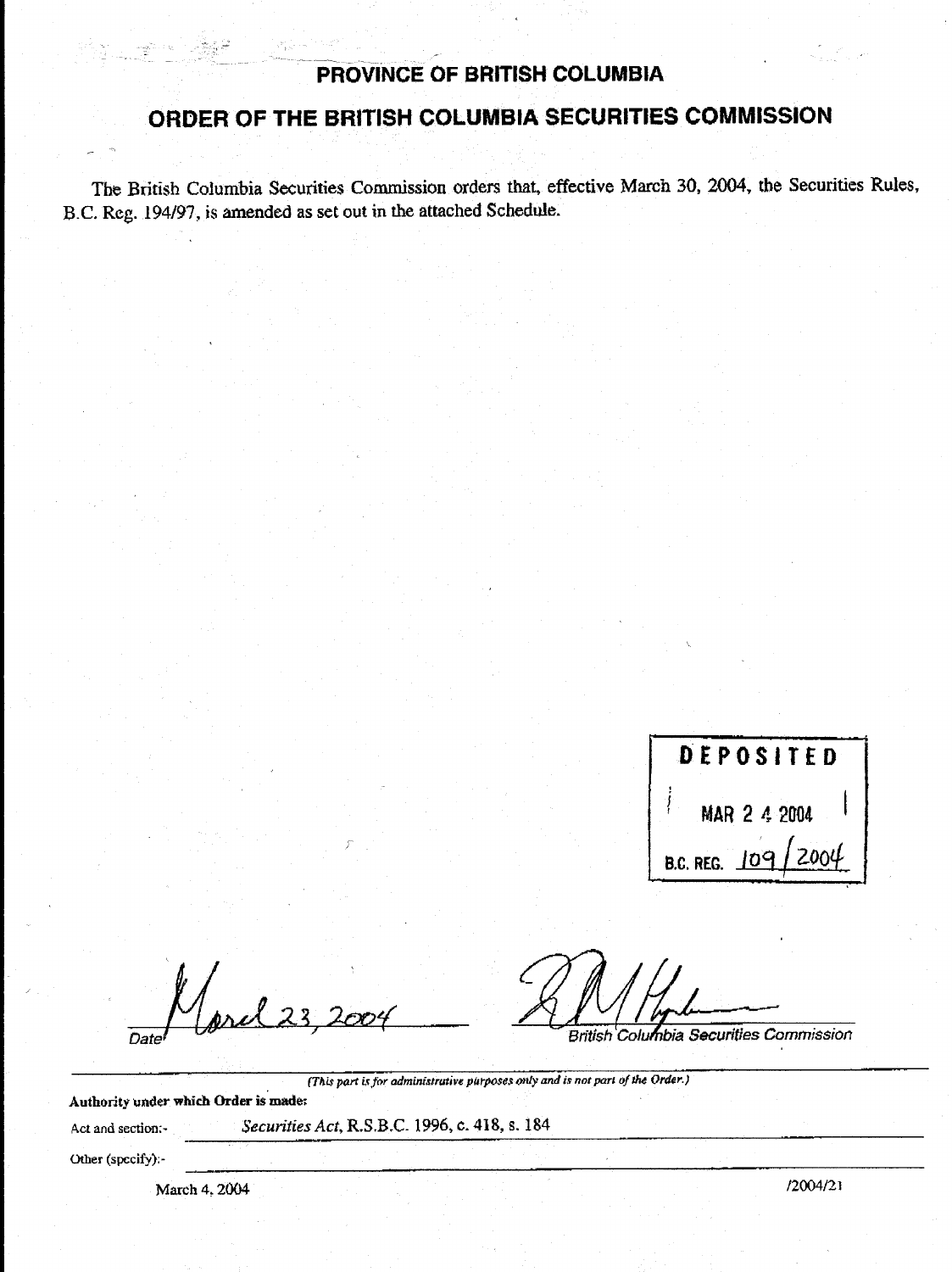#### **SCHEDULE**

- *1 Section 1 (2) of the Securities Rules, B.C. Reg. 194/97 is amended by repealing the definitions of* **"Canadian public accountant's report", "foreign public accountant's report", "notice to reader", "public accountant"** *and* **"public accountant's report".**
- *2 Section 2 is amended* 
	- *(a) in subsection (1) by striking out "*Except for an issuer incorporated or organized under the laws of the United States of America or of a political division of the United States of America, " and substituting "Unless otherwise permitted by NI 52-107,*",*
	- *(b) in subsection (1) by repealing paragraph (b) and substituting the following:*  (b) financial statements accompanied by a foreign auditor's report. *,*
	- *(d) in subsection (2) by striking out "*If financial statements*" and substituting "*Unless otherwise permitted by NI 52-107, if financial statements*", and*
	- *(d) by repealing subsection (3) and substituting the following:* 
		- (3) Unless otherwise permitted by NI 52-107, if an audit is performed on an issuer's financial statements and the auditor's report on those financial statements is prepared in accordance with foreign GAAS, the auditor's report must be accompanied by a statement of the auditor that describes any material differences in the form and content of the auditor's report as compared to an auditor's report prepared in accordance with Canadian GAAS.
- *3 Section 3 is amended*

### *(a) by repealing subsection (1) and substituting the following:*

- (1) In this section,
	- (a) subsections (3), (5) and (6) do not apply if the financial statements are prepared in compliance with NI 52-107 ,
	- (b) subsections (9), (12) and (13) do not apply if the financial statements are prepared in compliance with NI 51-102, and
	- (c) subsections (4) and (14) do not apply if the financial statements are prepared in compliance with NI 52-107 and NI 51-102.
- (1.1) For the purposes of subsection (2), **"joint regulatory bodies"** means the Montreal Exchange, the Toronto Stock Exchange, the TSX Venture Exchange and the Investment Dealers Association of Canada.
- *(b) in subsection (4) by striking out "*103 (2)*",*
- *(c) in subsection (5) by striking out "*or a public accountant's report*",*